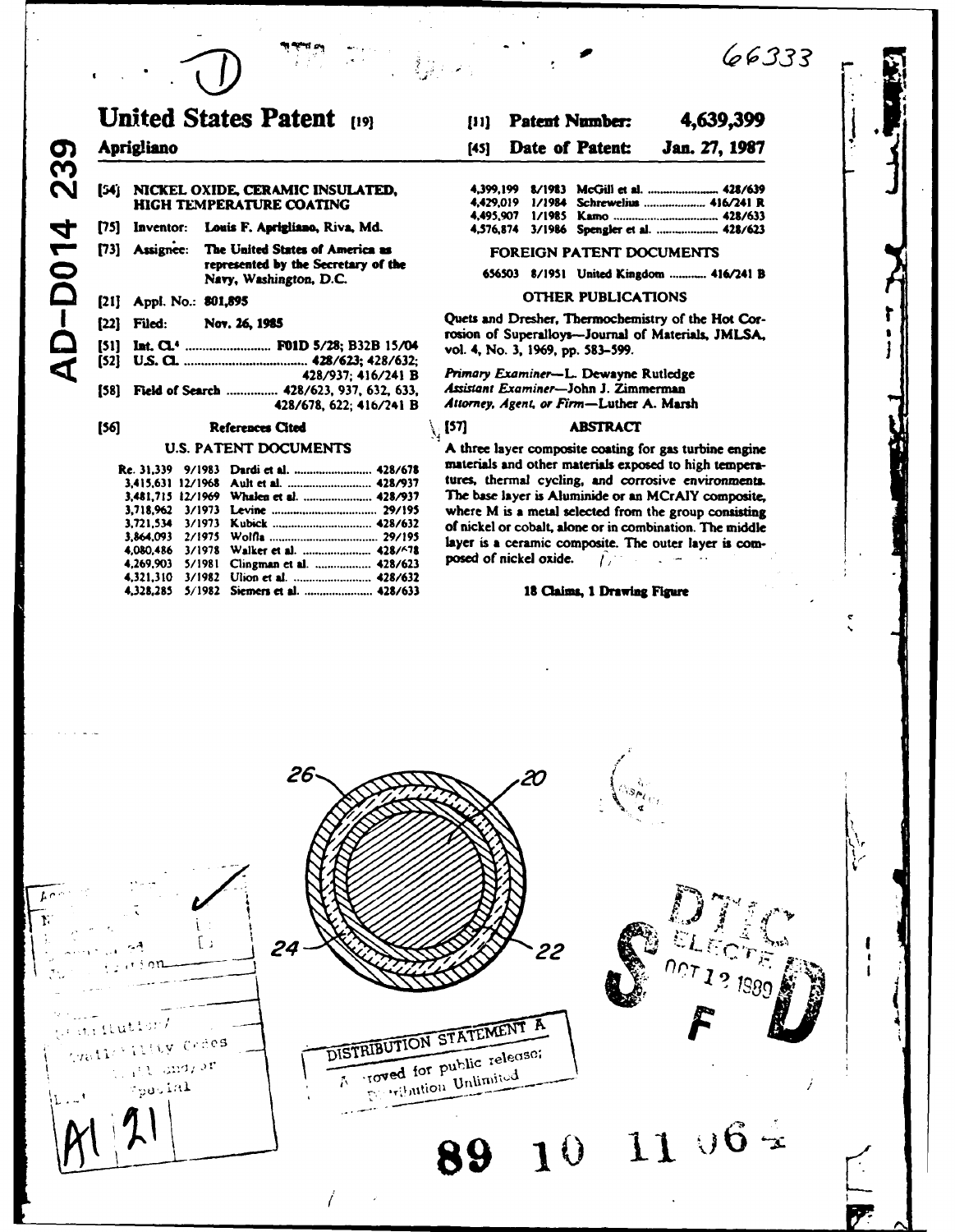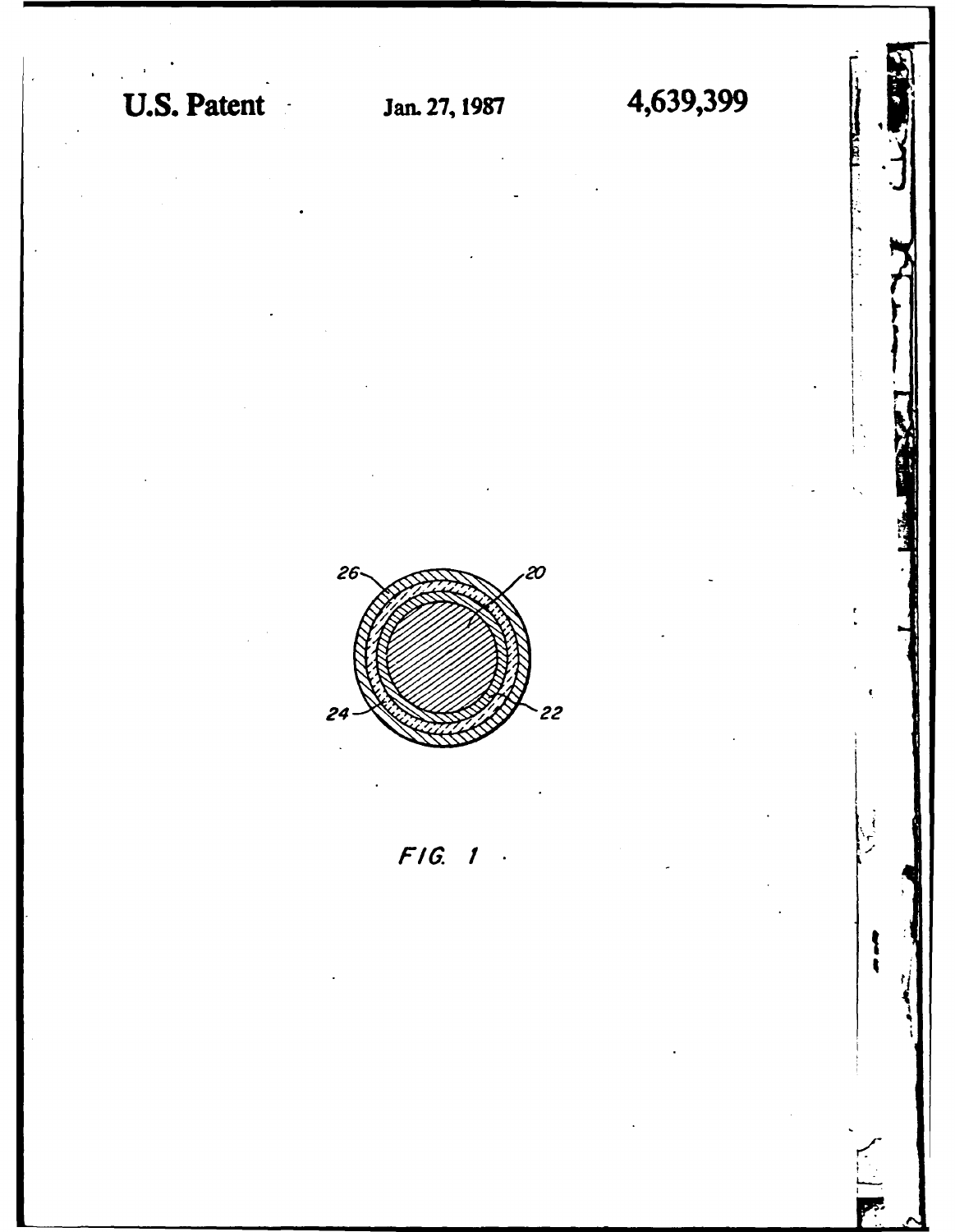# **NICKEL** OXIDE, CERAMIC **INSULATED, HIGH** SUMMARY OF THE **INVENTION**

# **BACKGROUND OF THE INVENTION 5 posed to high temperature.**

The present invention relates generally to protective corrosive environment. coatings, and more particularly to **a** corrosion, oxida- Another object of the **present** invention is to reduce **tion** and **Igh** temperature resistant layered coating for **10 the** degradation of turbine engine materials from thergas turbine engine materials. **Maluku many controls and cycling.** 

Gas turbine engines operate under extreme condi-<br>the of temperature, pressure, and environment and **bine engines**. tions of temperature, pressure, and environment, and **bine engines.**<br>therefore have a high rate of degradation. Peak operat, <sup>15</sup> Yet another object of the present invention is to comtherefore have **a** high rate of degradation. **Peak** operat- **IS** Yet another object of the present invention is to coming temperatures typically reach between 1,000 and<br>2,000 degrees Fahrenheit. These high temperatures<br>cause the surfaces of turbine engine materials to oxidize<br>the present invention, a three layer protective coating<br>the pre and degrade. Thermal cycling, the rapid temperature 20 having **a** base layer of MCrAIY, **a** ceramic middle layer, changes during start up and shut down, causes further and a nickel oxide outer layer. oxidation, cracking and flaking of the surface, and **deg**radation of engine materials. In addition, **gas** turbine BRIEF **DESCRIPTION** OF THE DRAWING engines often operate in corrosive environmens, such **A** more complete appreciation of the invention will as ocean based naval operations. At the high tempera- 25 become apparent from the following detailed descriptures and pressures experienced in gas turbine engines, tion when considered in conjunction with the accompa-<br>salts, from these environments, become molten and a *ying drawing*, wherein: salts from these environments become molten and nying drawing, wherein:<br>highly corrosive. The gas turbine blades and vanes are FIG. 1 is a cross-sectional view of a substrate having highly corrosive. The gas turbine blades and vanes are **FIG. I is a cross-sectional view of a substrate** narrivalently successible to high temperature corrosion. the protective coating of the present invention. particularly susceptible to high temperature, corrosion, 30 and degradation from these molten salts. Gas turbine <sup>30</sup> DETAILED DESCRIPTION OF THE engines must therefore be constantly monitored **and** PREFERRED **EMBODIMENT %** maintained, replacing expensive parts which have de- Referring now to **FIG. I,** the protective coating of

degradation in high temperatures and corrosive en~i- **said** coating comprising an MCrAIY layer 22, **a** ceramic ronments. Aluminide coatings, **(a** nickel, cobalt, alumi- layer **24,** and **a** nickel oxide layer 2 num intermetallic compound) MCrAIY coatings The substrate material 20 is generally a metallic alloy, (where M is a metal such as nickel or cobalt alone or in such as the nickel based alloy, Rene-80, or the cobalt (where M is a metal such as nickel or cobalt alone or in combination), and ceramic thermal barrier coatings, 40 **baed** alloy, X-40. Rene-SO and X-40 **are** produced **corn**alone or in combination, are currently used to protect mercially by the General Electric Corporation. These examples and vance from exposure to these materials are commonly used as a substrate for gas tur**gas** turbine blades and vanes from exposure to these materials are commonly used as a substrate for **gas** turoperating conditions.<br> **bine engine hot section blades and vanes.**<br> **bine engine hot section blades and vanes.**<br> **bine substrate material 20** is first coated with an

Nickel oxide coatings have also been previously stud-<br>denote found an anomial angular material 20 is first coated with an anomal 20 is first coated with an analysis of ied and found to provide excellent protection from **45** MCrAIY layer **22,** where M is **a** metal *such* as nickel or molten salts in a high temperature environment. How-<br>aluminum, and Y is yttrium. The chemical composition ever. if contaminated with other elements such as alumi- **by** weight is generally in the range of: 20% to 40% **Cr. nun** or chromium, **a** nickel oxide coating will rapidly **5%** to **15% AI; 0%** to **1%** Y; **and the** balance being M. degrade in **a** high temperature, corrosive environment- **50** The preferred chemical composition, **by** weight, is The combination of a nickel oxide coating with **a** sub- about **25%** Cr; **10% A; 0.3%** Y; and, the **balance** being strate or metallic alloy containing these elements has cobalt. The preferred thickness of the MCrAIY layer 22 therefore previously not **been** available, **as** some con- is in the range of one to five mils. tamination is an unavoidable consequence of applying The MCrAIY layer 22 bonds **a** ceramic layer 24 to the or forming a nickel oxide to such substrates or metal <sup>55</sup> alloys. In addition, the thermal expansion of the sub- permeable to oxygen, or other **gasses** but is impermestrate materials currently used in **gas** turbine blades **nd** able to the metallic components of the substrate 20 and vanes is substantially greater than the thermal expansion the MCrAIY layer 22. This insures that any subse-<br>of night a sight a sight anide exering will therefore quently applied layers will not be contaminated by the of nickel oxide. A nickel oxide coating will therefore<br>crack and flake off when applied to such metallic alloy<br>metallic elements of the substrate material 20 or the<br>metallic substrate material 20 or the<br>metallic substrate substrates. **The** ceramic layer **24** also provides **a** thermal expan-

temperature **and** corrosion resistant coatings for metal- expansion gradient exists from the interior, metallic lic alloys have not included a nickel oxide and MCrAIY **65** alloy substrate 20, to the exterior, nickel oxide layer 26; combination. **A** need exists for **a** protective coating for the metallic substrate **20 has** the greatest thermal expanturbine engine **parts** having improved high temperature **sion** coefficient, then the MCrAIY layer 22, then the

TEMPERATURE **COATING** It is therefore an object of the present invention to reduce the degradation of turbine engine materials **ex-**

**<sup>A</sup>**further object of the present invention **is** to reduce **I. Field of** *the* **Invention** the degradation of turbine engine material exposed to **<sup>a</sup>**

2. Description of the Prior Art Still another object of the present invention **is** to

graded. **Examples the present invention is illustrated in a cross sectional** Various protective ccatings are known for reducing 35 view. **A** substrate material 20 is protectively coated,

 $\overline{\mathbf{S}}$ 

For these and other reasons. presently known high sion buffer for the nickel oxide layer 26. A thermal ceramic layer 24, and finally the nickel oxide layer 26